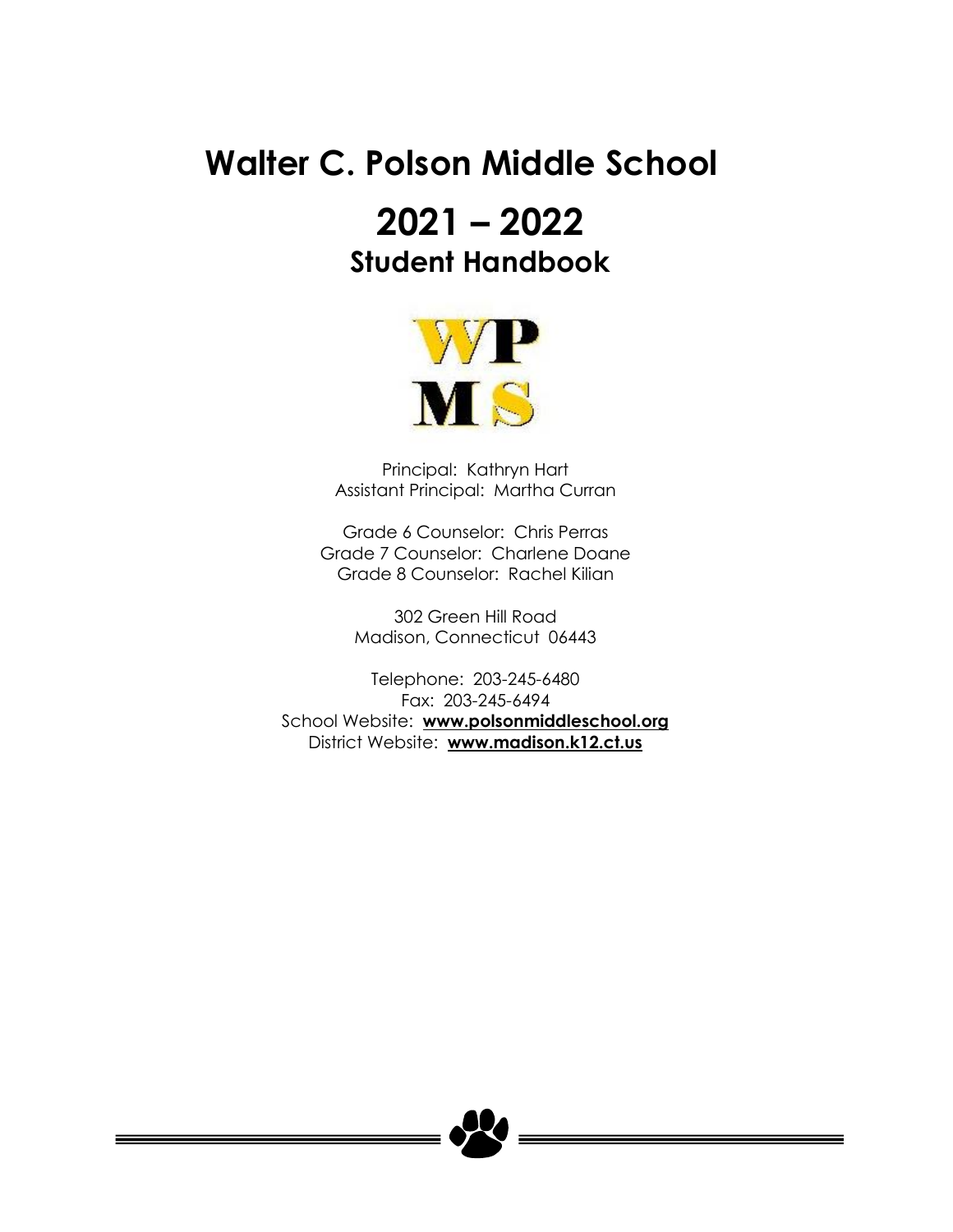# **Table of Contents**

| Additional Guidelines | . 11 |
|-----------------------|------|
|                       |      |
|                       |      |
|                       |      |
|                       |      |
|                       |      |
|                       |      |
|                       |      |
|                       |      |
|                       |      |
|                       |      |
|                       |      |
|                       |      |
|                       |      |
|                       |      |
|                       |      |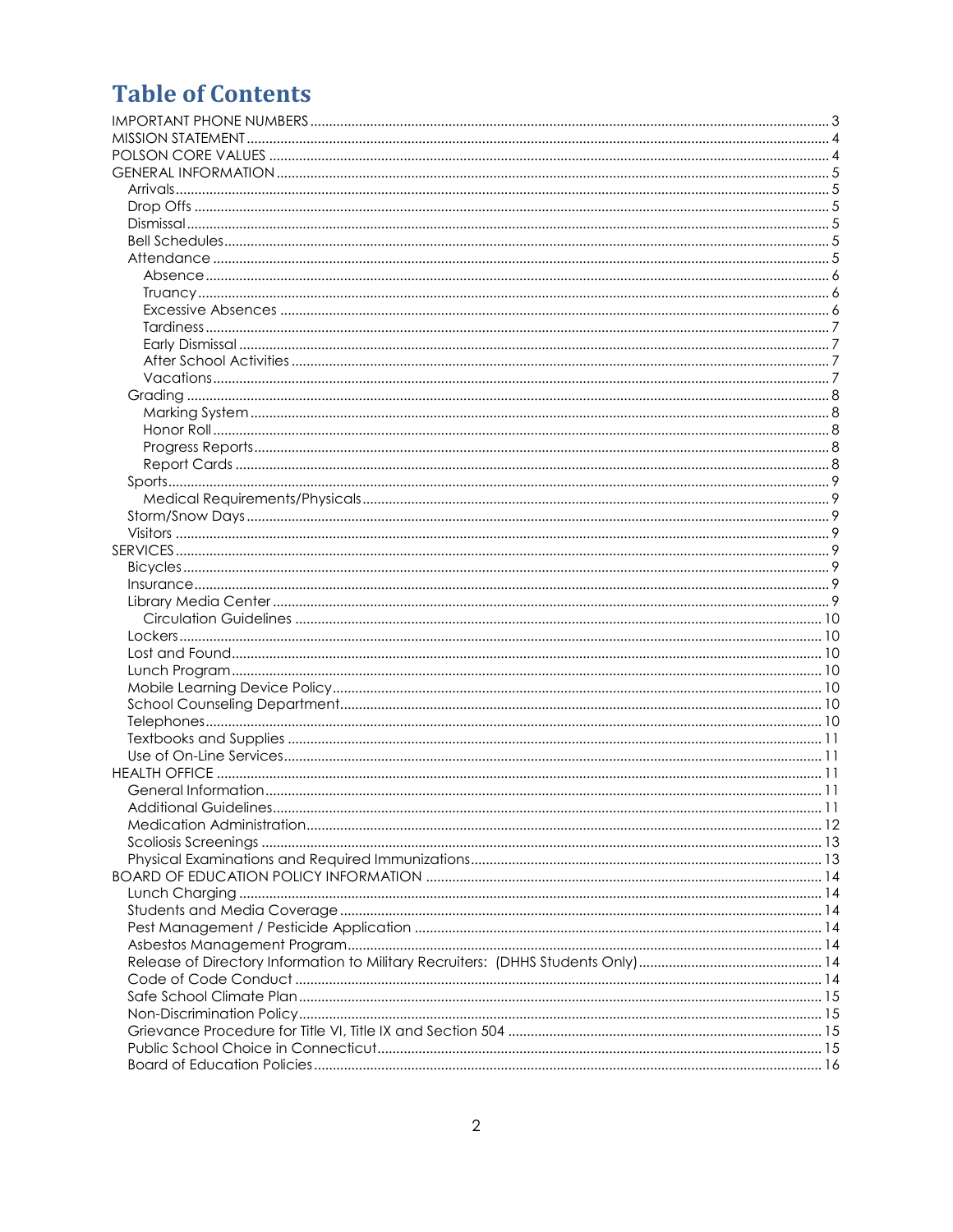<span id="page-2-0"></span>



# **Superintendent of Schools Dr. Craig Cooke**

(203) 245-6300

# **Assistant Superintendent of Schools**

Gail Dahling-Hench (203) 245-6300

#### **Director of Special Education and Student Services** Dr. Elizabeth Battaglia (203) 245-6300

**Manager of Administrative Services** Art Sickle (203) 245-6300

# **Durham Bus Transportation** Magda Grayson

(203) 318-0777

# **Food Service Manager**

Joseph Barraco (203) 245-6371

\*\*\*\*\*\*\*\*\*\*\*\*\*\*\*\*\*\*\*\*\*\*\*\*\*\*\*\*\*\*\*\*\*\*\*\*\*\*\*\*\*\*\*\*\*\*\*\*\*\*\*\*\*\*\*\*\*\*\*\*\*\*\*\*\*\*\*\*\*\*\*\*\*\*\*\*\*\*\*\*\*\*\*\*\*\*\*\*\*\*\*\*\*\*\*\*\*\*\*\*\*\*\*\*\*\*\*

# **Polson School Phone Numbers**

| Main Office                    | (203) 245-6480 |
|--------------------------------|----------------|
| Main Office Fax                | (203) 245-6494 |
| <b>School Counselor Office</b> | (203) 245-6487 |
| <b>Attendance Line*</b>        | (203) 245-6485 |
| Health Office                  | (203) 245-6463 |
| <b>Health Office Fax</b>       | (203) 245-6457 |

# **\*Polson School Attendance Line (to report student absences and tardies)**

Parents are required to leave a message regarding their child's absence or tardiness. Please call by 9:00 A.M. and leave your child's name, the date, grade and reason for your child's absence or tardiness. Please note that this is a 24-hour hotline.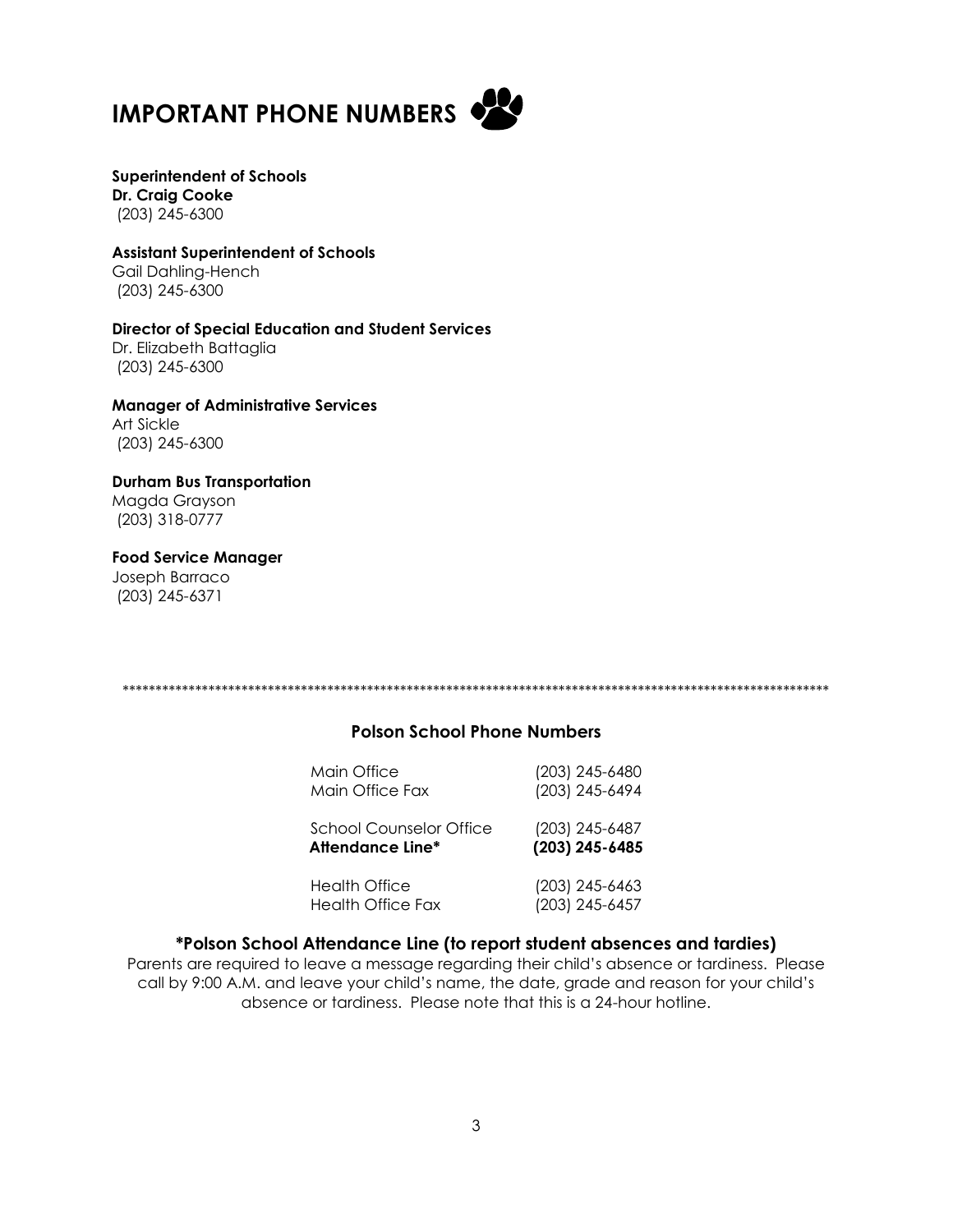<span id="page-3-0"></span>

*Our mission is to provide a supportive middle school experience where high academic standards challenge all students to reach their full potential as life-long learners and creative*  problem solvers. With a collaborative effort among school, family, and community, students will *develop increased independence and demonstrate behavior founded on core values that promote empathy and responsibility. Our purpose will be achieved by fostering mutual respect*  in a safe environment where the arts and sciences unite to produce young people of strong, *compassionate character capable of success in a diverse world.*

<span id="page-3-1"></span>

 **P**erseverance  **R**espect  **I**ntegrity **D**edication  **E**nthusiasm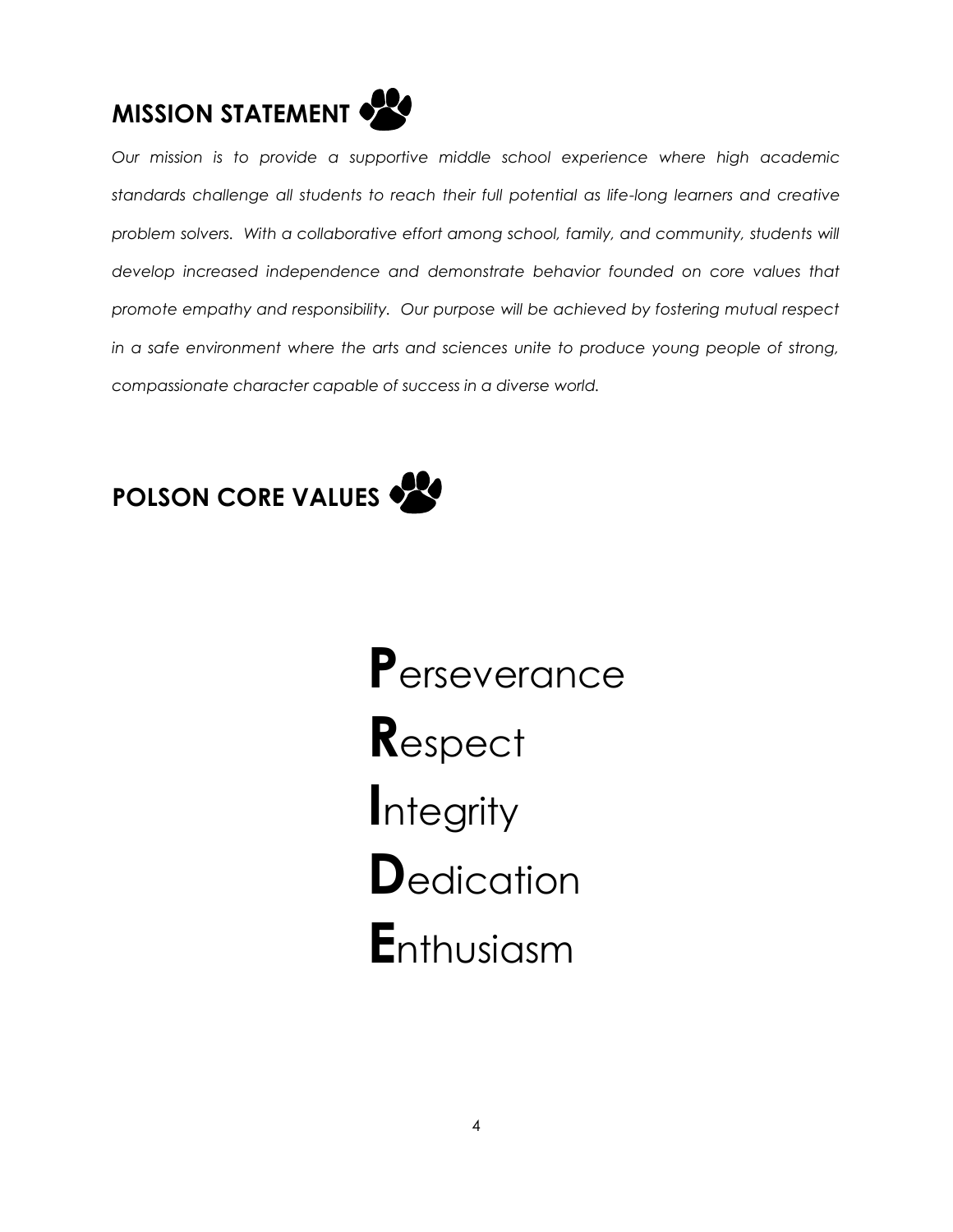<span id="page-4-0"></span>

The Polson School day begins at 8:00 A.M., at which time all students are required to be in homeroom. Polson students are dismissed directly from their last period class at 2:30 P.M.

## <span id="page-4-1"></span>**Arrivals**

To ensure that all students are supervised before school begins in the morning, we ask that no students be dropped off or enter school grounds before 7:25 A.M.

Busses drop students off at the main entrance. Students should proceed to the cafeteria and remain there until dismissed to their lockers at 7:45 A.M.

Students who arrive after 7:45 A.M. may go directly to their lockers and then to homeroom.

Students who are scheduled to meet with teachers prior to 7:30 A.M. should enter the building through the main entrance and report directly to the teacher's room.

Anyone who is not in homeroom by 8:00 A.M. (except for students on busses that may run late) is considered tardy and must report to the main office for a pass.

# <span id="page-4-2"></span>**Drop Offs**

Students being driven to school should be dropped off behind the cafeteria and enter the building through the cafeteria doors. Students who walk or who ride bicycles should enter the school through the main entrance. All students should proceed directly to the cafeteria if they arrive prior to 7:45 A.M.

## <span id="page-4-3"></span>**Dismissal**

At dismissal, students should go directly to their lockers and then proceed to

- the bus pick up area in front of the building or;
- the parent pick up area behind the cafeteria or;
- the designated area for after-school activities, extra help, or detention.

# <span id="page-4-4"></span>**Bell Schedules**

#### **Regular School Day**

8:00 A.M. – 2:30 P.M.

#### **Delayed Openings**

**2 Hour Delay** 10:00 A.M. – 2:30 P.M. **3 Hour Delay** 11:00 A.M. – 2:30 P.M.

#### **Early Dismissal**

8:00 A.M. – 12:00 Noon *(Lunch is served)*

#### **Last Day of School**

8:00 A.M. – 12:00 Noon **(***Lunch is not served*)

# <span id="page-4-5"></span>**Attendance**

The Madison Board of Education recognizes Connecticut State Law 10-198a that requires parents to cause their children to attend school regularly during the hours and terms the public school is in session. Learning experiences that occur in the classroom are considered to be meaningful and essential components of the learning process. Time lost from class tends to be irretrievable in terms of opportunity for instructional interaction.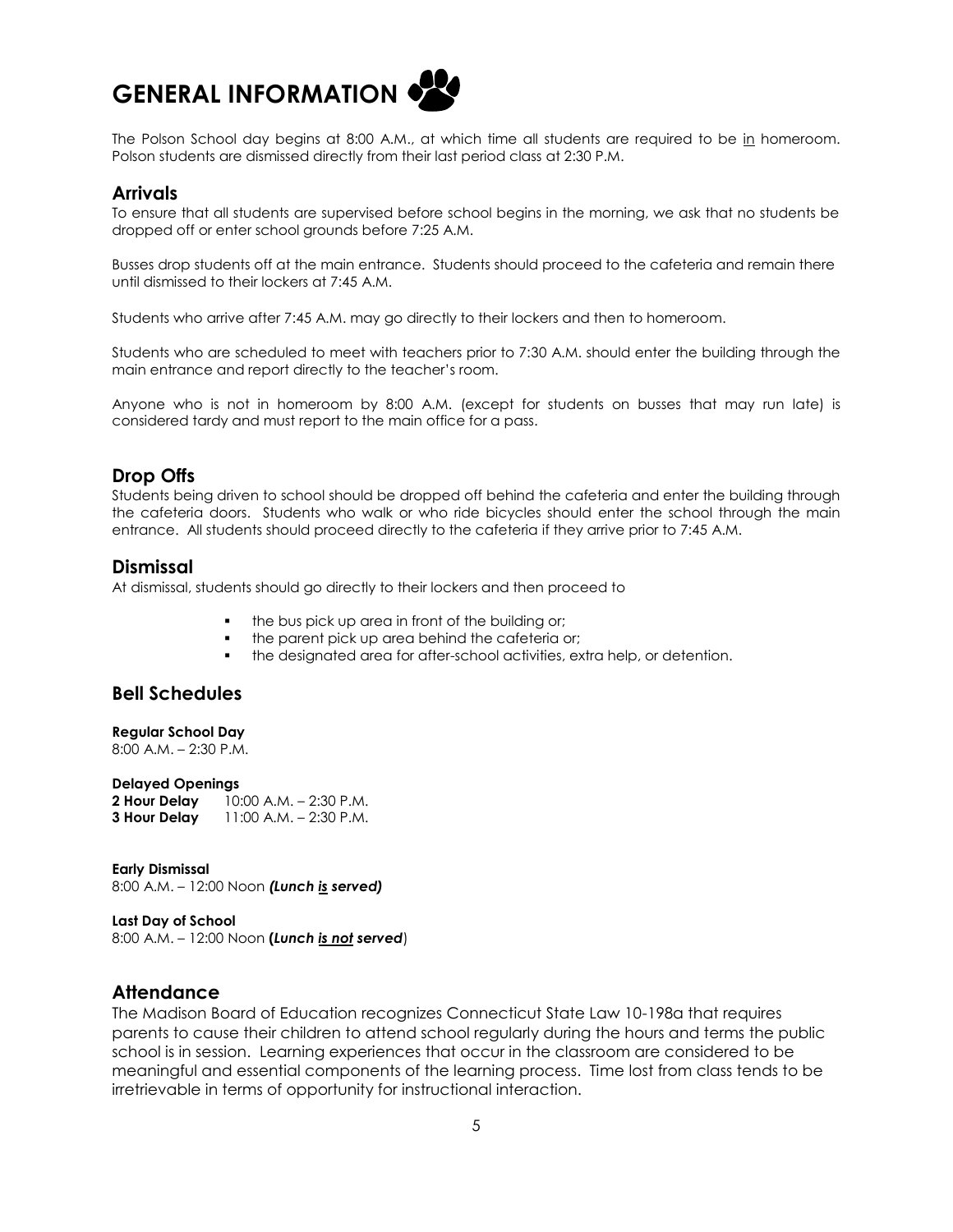### <span id="page-5-0"></span>**Absence**

**When a student is absent, their parent should call the school attendance line, 245-6485 prior to 9:00 A.M. to notify the school. Please leave a message including your child's name, date, grade and reason for absence. Please note that voicemail is in operation during non-school hours**. The main office secretary will attempt to contact a parent to verify the absence if a parent has not notified the school.

To ensure that we are able to do so, please update and return student information forms (emergency information forms) to the student's homeroom teacher within the first week of school.

If a student is absent from school or suspended, they will not be allowed to participate in any after-school activities on that day. A student must be in school by 12:00 Noon to be considered eligible for after-school activities.

If a student has been absent as a result of a contagious disease (e.g., strep, pneumonia, bronchitis, conjunctivitis, chicken pox, Covid), serious injury, or hospitalization, parents must report this information to the school nurse by telephone (245-6463) or by email [\(owenk@madison.K12.ct.us\)](mailto:owenk@madison.K12.ct.us) before the student returns to school.

# <span id="page-5-1"></span>**Truancy**

#### **Excused Absences**

- A. For absences one through nine, a student's absences from school are considered excused when the student's parent/guardian approves such absence and submits appropriate documentation; and
- B. For the **tenth absence and all absences thereafter**, a student's absences from school are considered excused for the following reasons:
	- 1. Student illness (Note: all student illness absences must be verified by an appropriately licensed medical professional to be deemed excused, regardless of the length of absence);
	- 2. Student's observance of a religious holiday;
	- 3. Death in the student's family or other emergency beyond the control of the student's family;
	- 4. Mandated court appearances (additional documentation required);
	- 5. The lack of transportation that is normally provided by a district other than the one the student attends (no parental documentation is required for this reason); or
	- 6. Extraordinary educational opportunities pre-approved by district administrators and in accordance with Connecticut State Department of Education guidance.

#### **Unexcused Absences**

A student's absence from school shall be considered unexcused unless they meet one of the following criteria:

- A. The absence meets the definition of an excused absence (including documentation requirements); or
- B. The absence meets the definition of a disciplinary absence.

#### **Connecticut State Statutes Section 10-198a:**

**"For the purposes of this section, 'truant' means a child age five to eighteen inclusive, who is enrolled in a public or private school and has four unexcused absences from school in any one month or ten unexcused absences from school in any school year CONN. GEN. STAT. §10-198a(a) (2008)."**

The school will file the required documentation of absences in excess of those allowed by law with the State.

# <span id="page-5-2"></span>**Excessive Absences**

#### **Parents/Guardians**

• Must immediately ensure with the main office that any required medical excuses or other documentation has been filed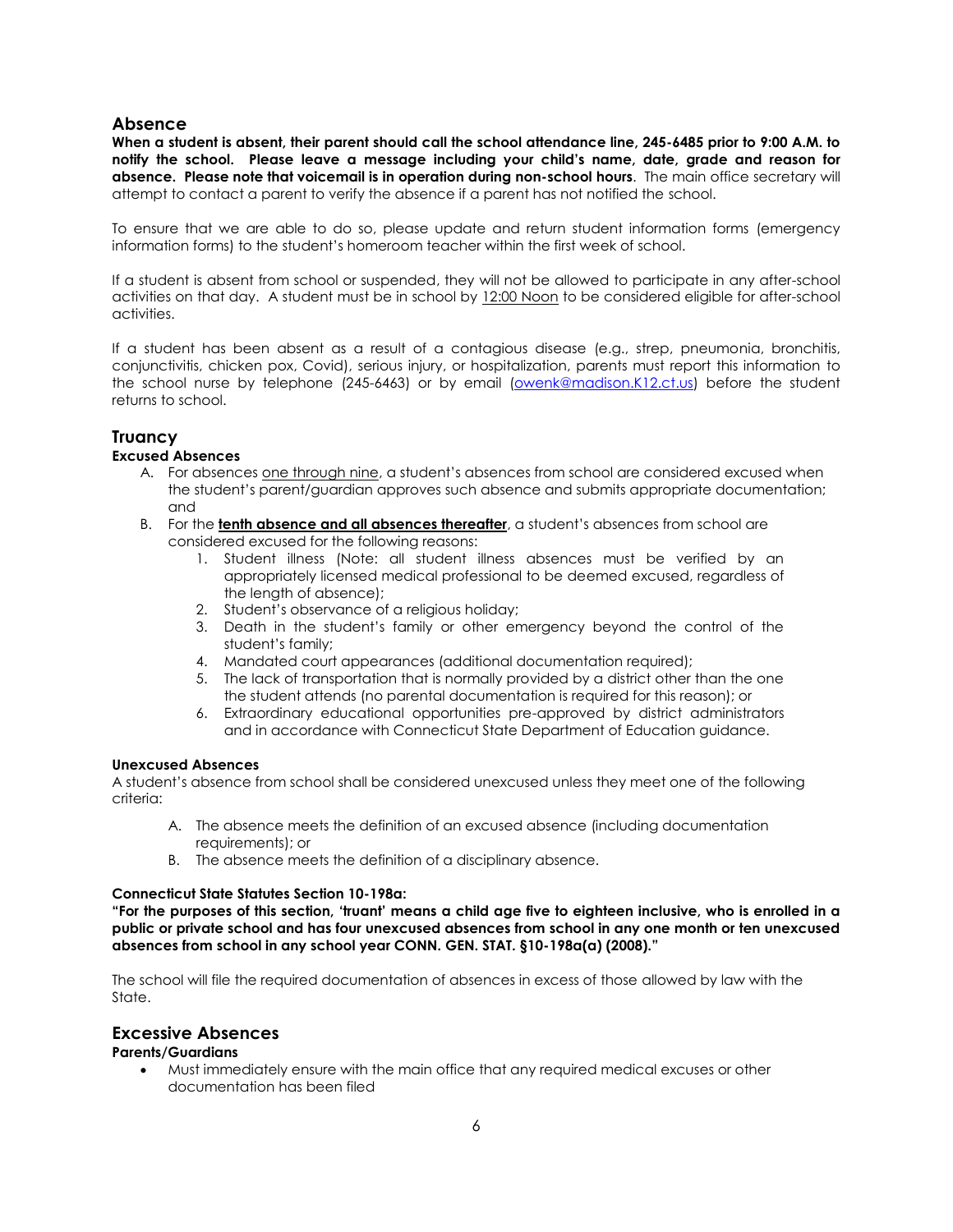#### **School**

- Will identify students with poor attendance patterns and refer to:
	- Student's School Counselor
	- Student Support Team (SST) or Planning and Placement Team (PPT)
	- Outside agencies such as the Court (as required by law), and/or Madison Youth Services
	- Will notify parents/guardians when a student has exceeded ten absences
- Will comply with the State of Connecticut truancy law and use the State definitions for excused absences

#### <span id="page-6-0"></span>**Tardiness**

To ensure uninterrupted instruction, all students are expected to be on time for school and for each class. Anyone who is not in homeroom by 8:00 A.M. (except for students on busses that may run late) is considered tardy and must report to the main office for a pass.

#### **Four tardies to school or to class, per trimester, will result in an office detention. Students will be assigned a detention for each additional tardy after four per trimester.**

### <span id="page-6-1"></span>**Early Dismissal**

Parents are urged to make medical and dental appointments for their children after school hours. In some instances this may be impossible. If a student must be excused for a medical appointment during the school day, **the parent should send a note in with the child on the day of the appointment**. The student should bring the note to the main office in the morning during homeroom. Students should also remember to procure the assignments for any classes that they may miss as a result of their early dismissal.

Please note: A student will not be dismissed for an early appointment unless their parent has written a note in advance or until the parent comes to the office to sign out their child. Additionally, students returning to school must sign in at the main office.

#### <span id="page-6-2"></span>**After School Activities**

To ensure that each student is appropriately supervised, each student must be picked up at the time the activity ends. Teachers will tell students in advance of club and activity meeting times. Parents are asked to communicate pick up plans with students before the students leave for school. All pickups for afterschool activities should be in the front of the building or an area designated by the coach/supervisor.

#### <span id="page-6-3"></span>**Vacations**

The faculty and staff at Polson Middle School believe that time missed from class is irreplaceable. We recognize that, in some instances, family obligations arise requiring absence from school; however, we strongly discourage families from taking vacations during the school year. Loss in continuity in instruction may result in a drop in the student's performance.

In order that an educational plan may be created to best provide for each student's educational progress, **written notification to the school principal of vacations occurring while school is in session will be required at least two weeks (ten school days) in advance of the planned vacation**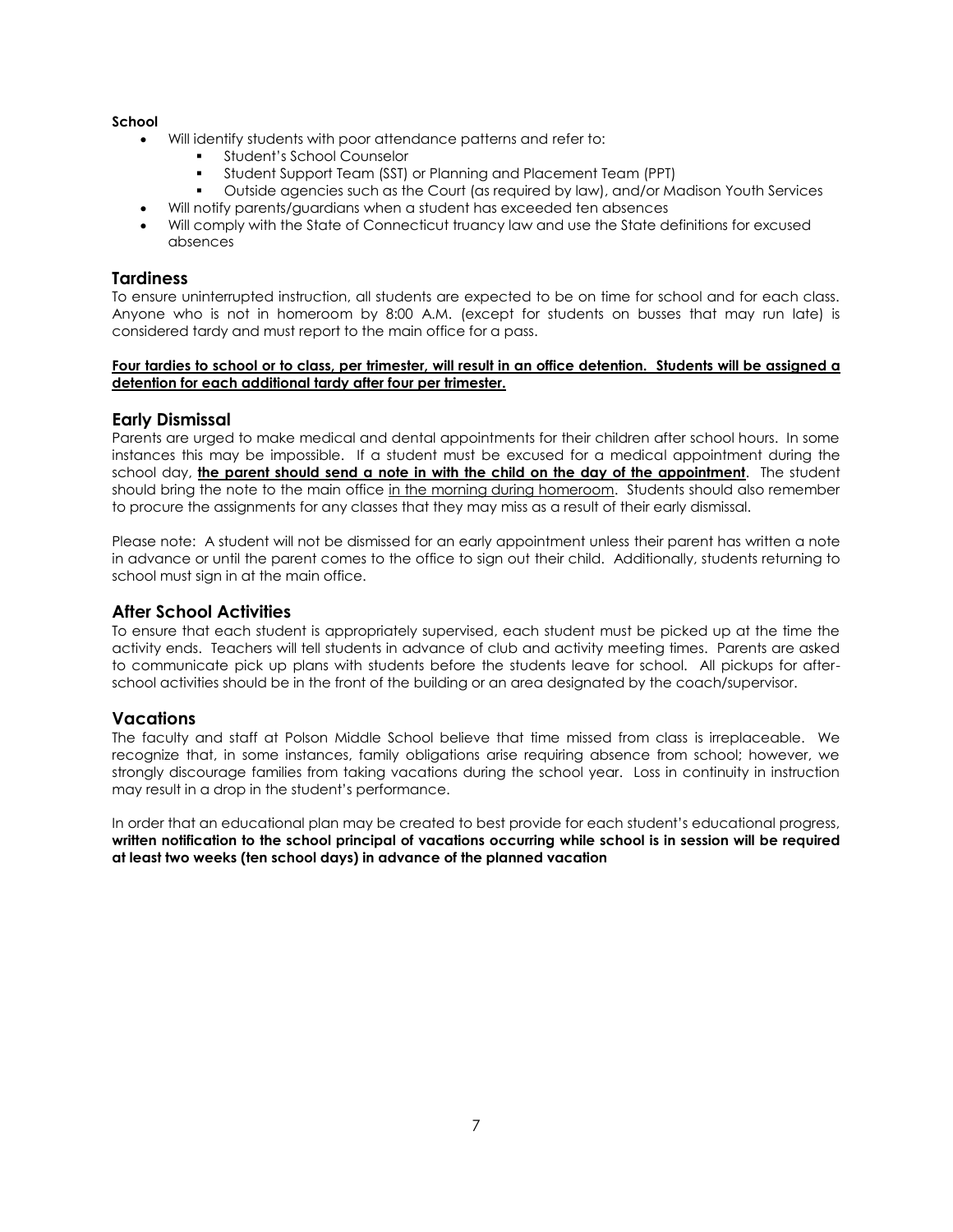# <span id="page-7-1"></span><span id="page-7-0"></span>**Grading Marking System**

| $A+ = 97-100$ | $B - 80-82$ | $D = 65-69$                       | $I = Incomplete$ |
|---------------|-------------|-----------------------------------|------------------|
| $A = 93-96$   | $C + 77-79$ | $F = 64$ or below                 | $P = P$ ass      |
| $A = 90-92$   | $C = 73-76$ |                                   | $M = Medical$    |
| $B + 87-89$   | $C - 70-72$ | Minimum passing grade is<br>65(D) | $W =$ Withdrawn  |
| $B = 83 - 86$ |             |                                   |                  |

Grade Specifications are as listed below:

|           | <b>Grade Point Values</b> |                 |         |
|-----------|---------------------------|-----------------|---------|
| $A+ = 12$ | $B + = 9$                 | $C + 56$        | $D = 3$ |
| $A = 11$  | $R = 8$                   | $C_{\rm i} = 5$ | $F = 0$ |
| $A - 10$  | $B - = 7$                 | $C - = 4$       |         |

# <span id="page-7-2"></span>**Honor Roll**

Honors and high honors will be computed by using a grade point average on a trimester period basis.

Honors and high honors requirements Trimester Honors – Average of 9.00 – 9.99 Trimester High Honors – Average of 10.00 – 12.00

Note: A student will not be eligible for honors if they receive a grade below C in any course.

Credits are assigned to each course depending upon the number of times the course meets during the rotation. Courses that meet every day are assigned a 1.0 credit.

# <span id="page-7-3"></span>**Progress Reports**

The parent portal is used to inform parents of their child's mid-trimester performance in classes. Paper copies of the progress reports will not be mailed home. If you require a paper copy of your child's grades, or have concerns or questions, please contact your child's teachers.

If you are not currently accessing Infinite Campus, please contact the main office.

#### <span id="page-7-4"></span>**Report Cards**

The primary purpose of the report card is to inform parents of student progress. Report cards are distributed at the end of the year only and can be seen on Infinite Campus during the year. Trimesters close on the following dates:

| 1 <sup>st</sup> Trimester | December 3, 2021 |
|---------------------------|------------------|
| 2 <sup>nd</sup> Trimester | March 10, 2022   |
| 3rd Trimester             | June 14, 2022    |

*\*These dates are subject to change.*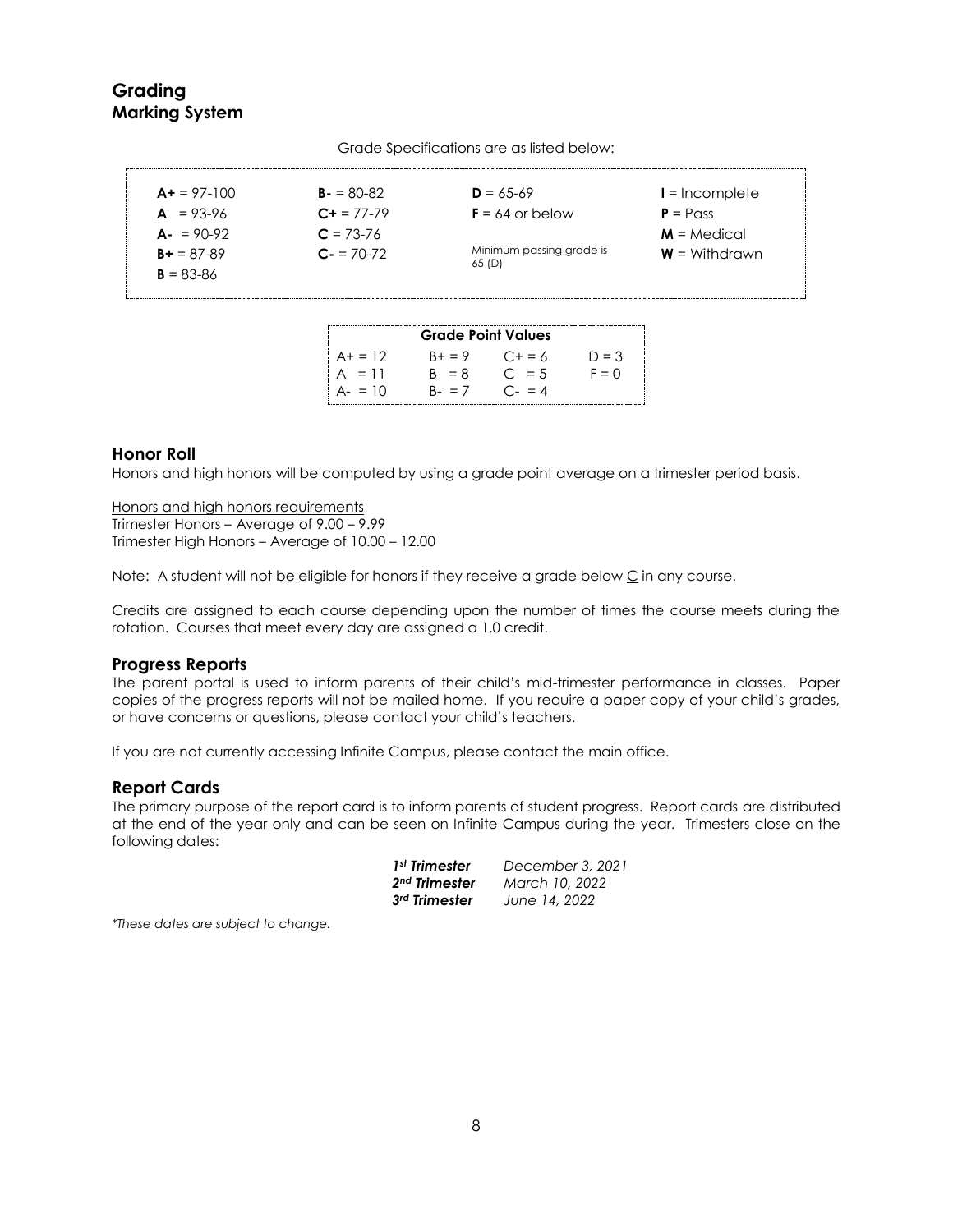# <span id="page-8-0"></span>**Sports Medical Requirements/Physicals**

<span id="page-8-1"></span>Interscholastic sports require a current physical exam, no more than 13 months old. Physicals expire thirteen months to the day, so parents should make note of physicals that expire during the school year.

Participation in all Interscholastic teams requires a fee. Sign-ups for Interscholastic sports are online through FamilyID. You must create an account in order to register. Please refer to the Polson Middle School Athletic website regarding registration fees and forms.

Intramural sports require a fee and MPS emergency form. Sign-ups for all Intramural sports are through the Nurse's Office.

Polson athletes are required to follow all policies and procedures outlined in the Madison Athletics Code of Conduct.

# <span id="page-8-2"></span>**Storm/Snow Days**

In the event that school has a delayed opening or has to be cancelled because of bad weather, that information can be found on the following:

TV Stations

Channel 19 (Madison Education Public Access Channel), WTIC Channel 3, WTNH Channel 8, and Channel 30

Radio Stations

| WELI | 960 AM         |             | <b>WNHC</b> 1340 AM  |
|------|----------------|-------------|----------------------|
| WKSS | 95.7 FM        |             | <b>WKCL</b> 101.3 FM |
|      | $WAVZ$ 1300 AM | WLIS        | 1420 AM              |
|      | WHCN 106 FM    | <b>WPLR</b> | 99.9 FM              |

Madison Public School Website - [www.madison.k12.ct.us](http://www.madison.k12.ct.us/) Find us on Facebook at **Walter C. Polson Middle School**

# <span id="page-8-3"></span>**Visitors**

**All visitors to Polson School, including parents, must first sign in at the main office to receive a visitor's pass.** Students are not allowed to bring friends from other school districts/schools to Polson during the school day, to after-school activities, or to school dances.

<span id="page-8-4"></span>

# <span id="page-8-5"></span>**Bicycles**

Students riding bicycles must exercise caution when riding on the driveway leading to and from school. Bicycle racks are located near the front entrance of the building. All bicycles must be parked in these racks and locked with the student's own lock. It is important to note that bicycles are left at the student's own risk. Students under the age of fourteen are required by law to wear a helmet.

# <span id="page-8-6"></span>**Insurance**

Student insurance is available at a nominal cost to all families who elect to purchase it at the beginning of the school year. When a student insured under this plan is injured, they can obtain a claim form from the main office. This form must be completed by the student's parents and presented to the doctor or hospital.

# <span id="page-8-7"></span>**Library Media Center**

The school library media program is integral to and supportive of the school curriculum. In order to ensure equal access to the program and to maintain an environment conducive to the academic, personal, and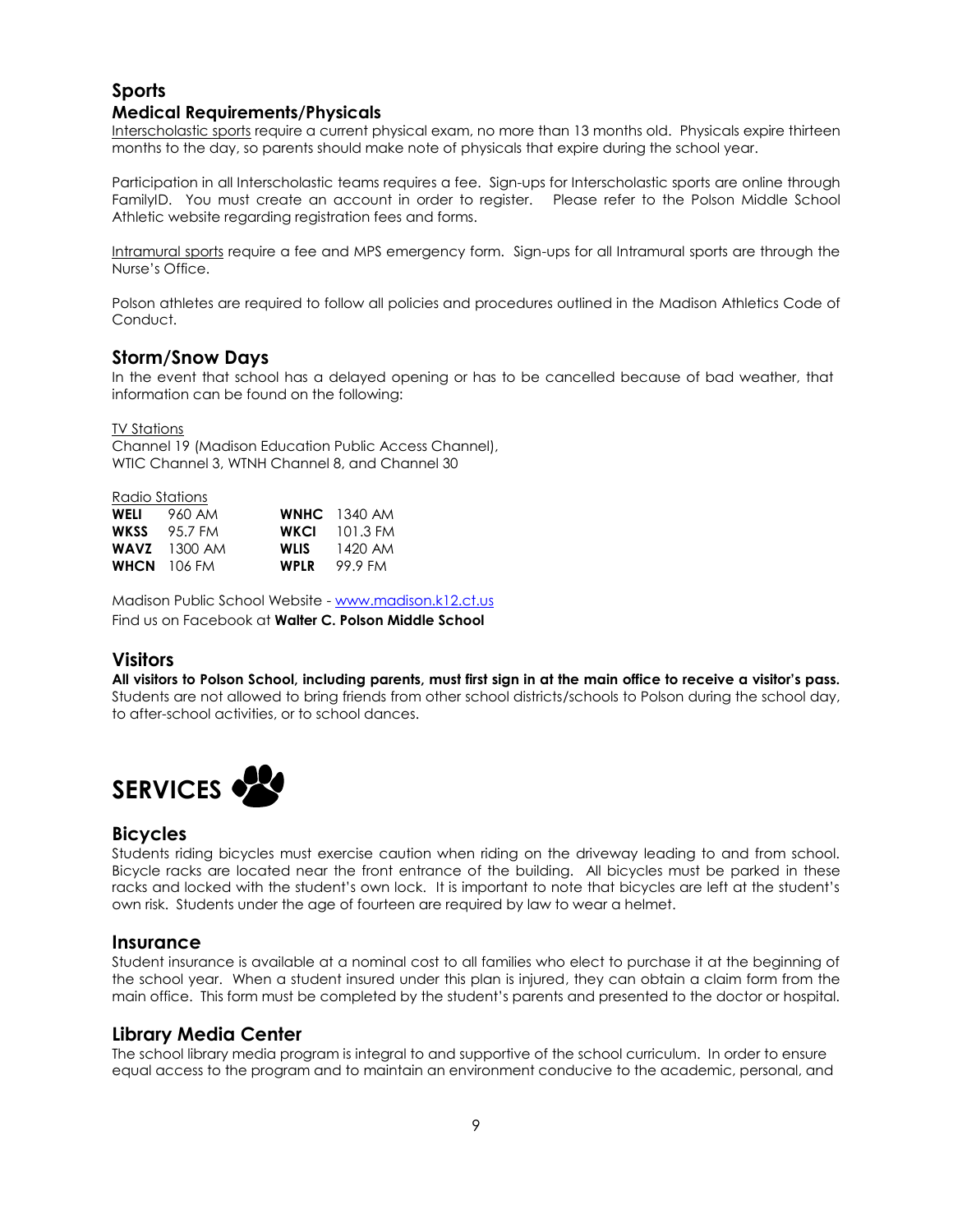intellectual pursuits of the students and staff, the media centers have established guidelines for use and access. Hours for the media center are Monday through Friday from 7:45 A.M. to 2:50 P.M.

### <span id="page-9-0"></span>**Circulation Guidelines**

In order to assure that materials are available to students when they need them and to maintain an accurate inventory of resources:

- all materials must be checked out at the Circulation Desk;
- books may be borrowed for two weeks and renewed;
- **•** reference books may not be removed from the Library Media Center.

# <span id="page-9-1"></span>**Lockers**

All students are assigned an individual locker. The expectation is that students use their locker for personal belongings (e.g. coat, lunch box, backpack, phone, books, etc.) during the school day. Please note backpacks are not allowed in the classroom.

### <span id="page-9-2"></span>**Lost and Found**

The school lost and found locations can be found in the cafeteria area and the entrance to the gymnasium. Found articles such as glasses, jewelry, and watches should be brought to the office. Students who lose articles of clothing are urged to check the lost and found areas for missing items. Lost textbooks can be obtained in the Library Media Center. Those items not claimed will be donated to charity two to three times a year. *It is helpful if the student's name appears on their personal possessions.*

# <span id="page-9-3"></span>**Lunch Program**

Both hot and cold lunches are served in the cafeteria. Menus and lunch prices are posted on the Madison Public Schools website and will be posted in the cafeteria at the beginning of school. Please refer to the district website for information on how to purchase meals online (Point of Sale System).

# <span id="page-9-4"></span>**Mobile Learning Device Policy**

The Polson administration expects that mobile learning devices (tablets, laptops, etc.) are used responsibly and with respect toward fellow members of the Polson community. Mobile learning devices are subject to the Network Use Agreement and Polson Code of Conduct. Mobile learning devices must be used within current school regulations (academic integrity/cheating; disrespectful language, gestures, bullying, gambling, etc.)

Students are permitted to bring personal cell phones to school and may use them between 7:30 – 7:45 A.M. in the cafeteria. They are not to be used anywhere else in the building during that time. Phones should be placed in lockers (into backpacks) prior to the start of the academic school day (7:45 A.M.). Cell phones should not be carried by students throughout the day. At dismissal (2:30 P.M.), students may access and use personal cell phones.

# <span id="page-9-5"></span>**School Counseling Department**

The school counseling staff keeps a close check on the progress of individual students and helps them as they move through middle school and on to high school. School counselors are available to help any student with educational, vocational, or personal problems. Both students and parents may make appointments with the school counselors by calling 245-6487.

Each class will have the same counselor for all three years at Polson School. This year's counselors are as follows:

> **Grade 6:** Chris Perras **Grade 7**: Charlene Doane **Grade 8**: Rachel Kilian

In addition, the school psychologist, social worker, and Madison Youth and Family Services Counselor are available.

# <span id="page-9-6"></span>**Telephones**

School telephones are for school business and may only be used by students with permission.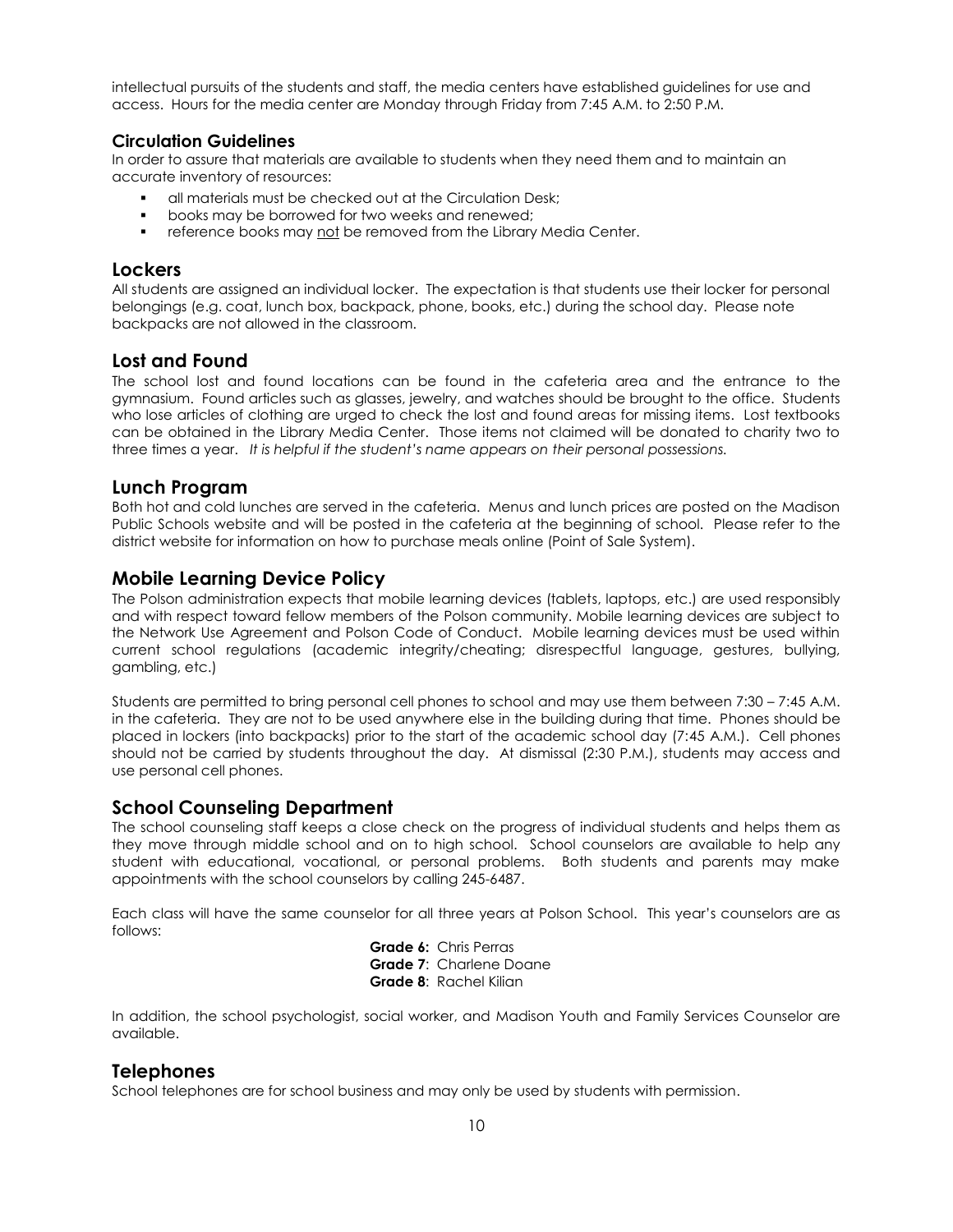# <span id="page-10-0"></span>**Textbooks and Supplies**

In most cases, within the first week of school, students will be issued books and materials that are required in each course. Textbook numbers and book conditions are recorded by each teacher, and the student is responsible for returning each textbook in a condition comparable to what it was when distributed. To avoid unreasonable wear and tear, students should have textbooks covered at all times.

If a student loses a school book or materials, they must report the loss immediately to the teacher or to the library media specialist. If texts or materials are lost at the end of the school year, students must meet the financial obligation for replacing the book/materials.

# <span id="page-10-1"></span>**Use of On-Line Services**

In order for a student to use the on-line services in the library media center, an Acceptable User Policy form must be completed and signed by the student and their parent or guardian. This form is kept on file in the Library Media Center. The user agreement specifies student responsibilities when using the Internet and other types of computer-based research. Misuse of technology or access to sites not specific to school work will result in the loss of Internet privileges for one week and/or referral to a school administrator. Copies of the District's Student Internet Policy and Agreement Form are located on the district website. *BOE policy 5210*

*Students are expected to:*

- *• Exhibit exemplary behavior when accessing the Internet whether in the computer lab or in the classroom.*
- *• Utilize the resources of specific websites on the Internet for school-related educational purposes only.*
- *• Follow the directions of the adult in charge when working with technology.*
- *• Take appropriate care of all equipment.*
- *• Follow the district's Technology Acceptable Use Policy.*

<span id="page-10-2"></span>

# <span id="page-10-3"></span>**General Information**

The health office is staffed with a **Registered Nurse - 7:45 A.M. to 2:45 P.M.** and a **Health Paraprofessional - 8:00 A.M. to 2:30 P.M.** The Health Office provides health and emergency services to students and staff at Polson Middle School. If an emergency should arise while the health office is closed, students will be sent to the main office. All health office visits are documented and are maintained in the child's cumulative health record.

Any newly enrolled student is mandated by the State of Connecticut to submit a physical exam and up-todate immunizations prior to starting school. State law for enrollment in public schools mandates immunizations and health records. A student may not be enrolled without a complete record of immunizations.

Parents/guardians will be notified if their child is to be sent home. A student who is vomiting, has diarrhea or a temperature of 100 degrees or greater, will be sent home from school. Individual assessments may also result in exclusion from school. Per school policy, students who are ill or injured need to come to the Health Office to see the nurse before calling or texting parents.

# <span id="page-10-4"></span>**Additional Guidelines**

▪ At the beginning of the school year, the health office will request that each parent or guardian fill out a **Census Verification form**. Please list all available numbers where you can be reached (home, work, cell phones) and local persons to contact if you are not available. **Please update all changes during the school year**. On the health information form, it will request your permission to give Tylenol during the school year and trained staff to administer an Epipen to an UNKNOWN reactor experiencing anaphylaxis.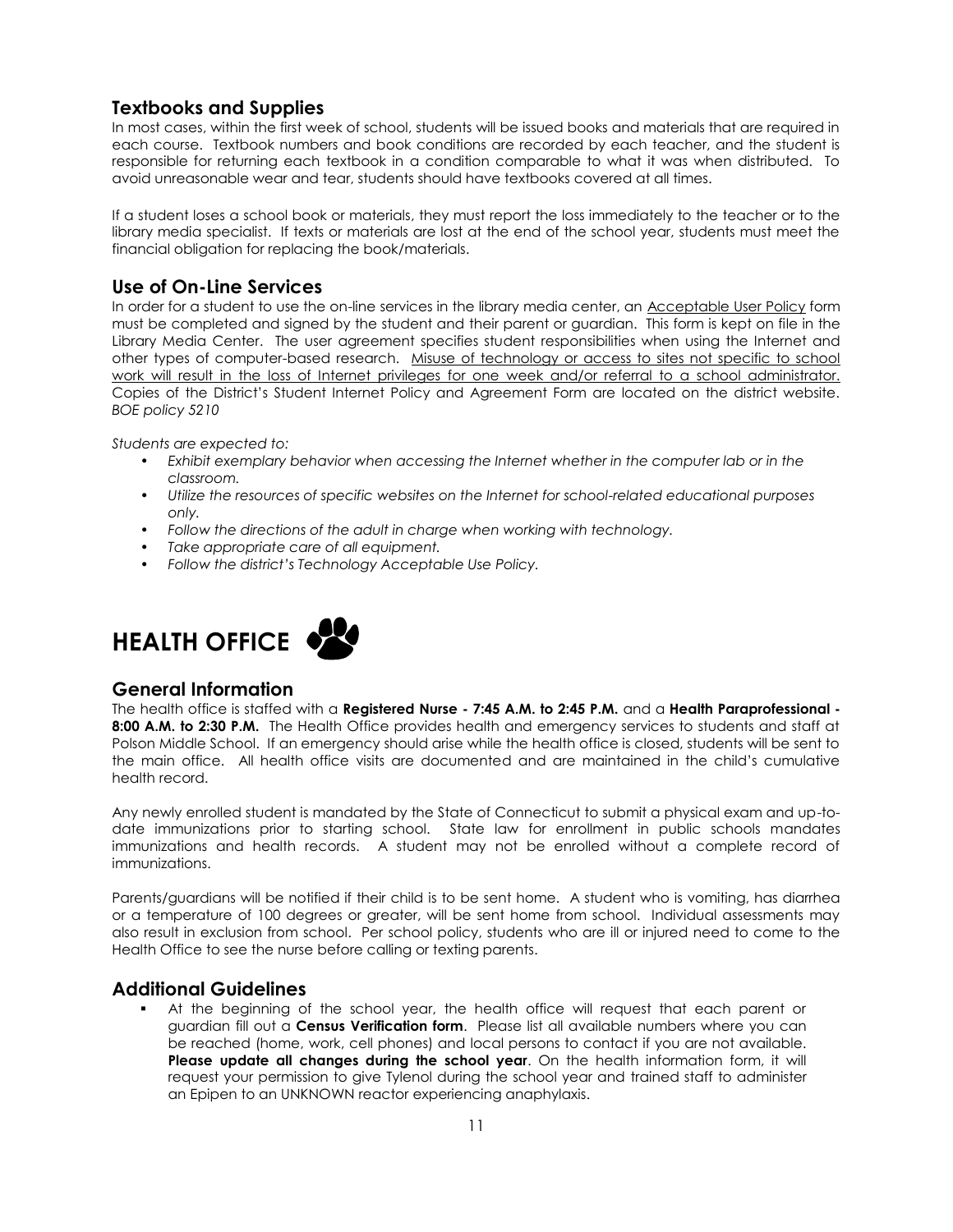- The Physical Education department requires that a parent write a note of explanation if their child is unable to participate in a class, due to illness or injury. **This note should be delivered to the School Nurse at the beginning of the day**. If the student is unable to participate for more than one week, a note from the health care provider is needed to excuse the student from physical education class.
- Parents should contact the school nurse before their child returns to school after surgery, serious illness, injury or hospitalizations. A note from the treating health care provider is needed before the student may return, so that the nurse may make a plan for the child's safety.
- To ensure safety, students coming to school with any limitation of mobility (crutches, casts, wheelchairs, or sutures) must first report to the health office before attending any classes. **The medical note from the health care provider must indicate that crutches are necessary in school.**
- If a student is not able to participate in regular Physical Education class, they may not participate in elective after-school athletics.
- The school nurse will make recommendations to the school administration regarding students with health problems participating in field trips.

# <span id="page-11-0"></span>**Medication Administration**

The State of Connecticut has created definitive regulations regarding administration of medication in schools. **Prescription or over-the-counter medications**, with the exception of emergency medications, i.e. EpiPens and inhalers, are NOT to be carried on the student's person or kept in lockers. If it is necessary for a student to take any medication during school hours, it must be administered by the school nurse, school administrator, or qualified school personnel. The following steps will facilitate the procedure and meet state regulations:

- A medication authorization form signed by the prescribing health care provider and the parent/legal guardian must be submitted **annually**. These forms are available from the health office, the health care provider, or the district webpage. (Go to the main **District** webpage, click **Departments**, click **Health Services**, click **Medication at School,** and click **Authorization for Medication at School** or **Food Allergy**, whichever is applicable.)
- For any medication, other than emergency medications (inhalers and EpiPens), the parent or guardian must deliver the medication directly to the nurse or school administrator.
- The medication container must be labeled with the pharmacy label with the name of the student, medication name, strength, dosage and frequency, and the name of the prescriber. Over-thecounter medication must be received in its original container from the store. Please check expiration dates on medication.
- The amount of medication is limited to a three-month supply.
- A self-reliant student will be allowed to self-carry their emergency medications (inhalers and EpiPens), with approval of the School Nurse, Principal, Parent and prescribing Health Care Provider. The student is responsible for bringing their emergency medications to after school activities, including interscholastic and intramural sports and Academic intramurals. It is highly recommended that a second set of medications be kept in the health office for the school year; this set will be sent on any school related trips.
- The State of CT Public Act 14-176 requires the school to ask parents if you give permission for trained staff to administer Epinephrine (EpiPen, AuviQ, or Generic Epinephrine) in an emergency situation if your child is having a severe allergic reaction and has not been previously diagnosed with a severe allergy and does not have medicine prescribed.

The Medical Advisor for the Madison Public Schools has approved the following medications and preparations for use in the health office.

Emergency Medications

- **EpiPen:** for Anaphylactic shock
- **Benadryl:** for hives or allergic reaction without respiratory distress.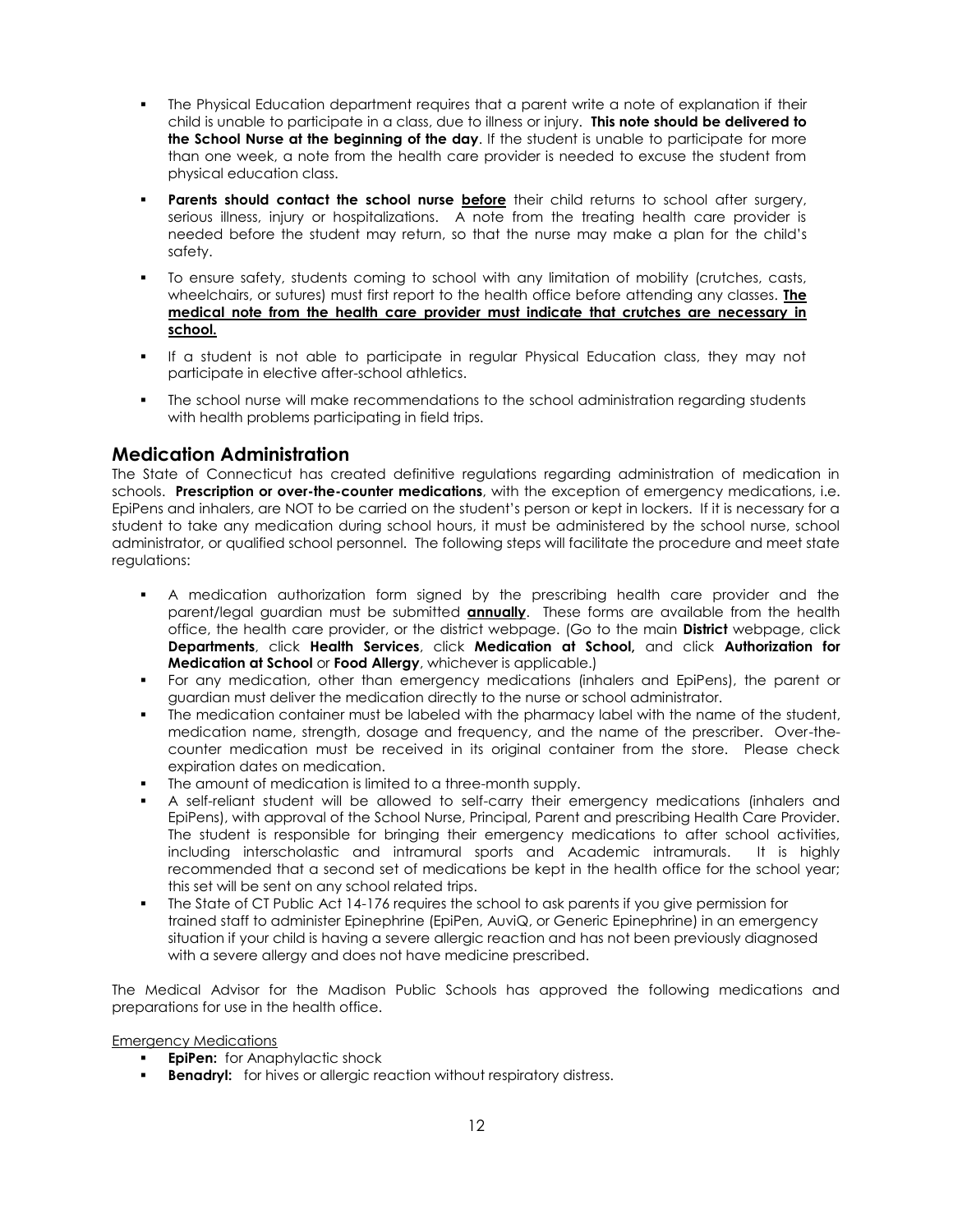Over the counter preparations

- Acetaminophen: headache (3 occurrences/month or 3 consecutive days), general pain/discomfort (limit to 5 doses/school year), dysmenorrheal (limit 5 days/month), dental pain (limit 4 days/following dental procedure) or temperature greater than 100.4° **(grades 5-12)**
- **Bacitracin:** topical application for minor abrasions and lacerations
- **Calagel:** topical application for itching
- **Bactine:** topical application for wound cleansing
- **Petroleum jelly/medicated lip ointment:** chapped lips
- Sunscreen: topical application (SPF 30 as needed) (grades K-12)
- **Kaopectate:** diarrhea **(field trips grades 7-12)**
- **Benadryl:** motion sickness (field trips grades 4-12)

### <span id="page-12-0"></span>**Scoliosis Screenings**

The State of Connecticut requires screening females in Grade 7 and males in Grade 8 or 9. In the **Madison Public Schools District we will screen the boys in Grade 8.** The purpose of postural screenings is to detect signs of spinal curvature at their earliest stages so that the need for treatment can be determined. Screenings are performed during physical education class from December through February.

**•** The procedure for screening is simple. School nurses, assisted by the health paraprofessional, have been specially trained in postural screening and will evaluate each student's back while they stand and bend forward. For this screening, boys and girls will be seen **separately** and **individually**.

**Boys must remove their shirts. Girls must remove their blouses and wear a bathing suit top or bra that exposes the back to examine visually the shoulders, shoulder blades and spine. It is necessary for the entire back to be visible during the screening process. Shoes and sneakers must be removed.**

Students who have shown documentation of scoliosis screening by their pediatrician on or after June 1 in the year the student enters seventh and eighth grades do not need to be rescreened. This documentation must be on file in the health office and be signed and stamped by a medical provider.

# <span id="page-12-1"></span>**Physical Examinations and Required Immunizations**

Madison Board of Education policy and Connecticut State Law, Section 10-206-C require an updated physical and immunizations for **entry into seventh grade**. In addition, the following recommendations are required or suggested.

- Physical Examination must be **from June of the previous year (15 months) before entering 7th grade**.
- Part 3 Oral Health Assessment: State law requires that each local board of education request that an oral health assessment be conducted prior to public school enrollment, in either grade six or grade seven, and in either grade nine or grade ten (Public Act No. 18-168). The specific grade levels will be determined by the local board of education. The oral health assessment shall include a dental examination by a dentist or a visual screening and risk assessment for oral health conditions by a dental hygienist, or by a legally qualified practitioner of medicine, physician assistant or advanced practice registered nurse who has been trained in conducting an oral health assessment as part of a training program approved by the Commissioner of Public Health.
- **Required** for entry into 7<sup>th</sup> grade: Hep A: 2 doses; Varicella (chicken pox): 2 doses; Meningococcal (meningitis): 1 dose; Tdap (tetanus, diphtheria, attenuated pertussis): 1 dose
- Human papillomavirus vaccine (HPV) is *recommended*, a series of **two doses**
- HUSKY Health insurance provides low-cost or free health insurance to eligible families; information is available in the health office or online: [http:/www.ct.gov/husky](http://www.ct.gov/husky)

#### **Food Allergies: see BOE policy 5120.3.4 – any lunch substitutions must be made by a medical provider note confirming such allergies**.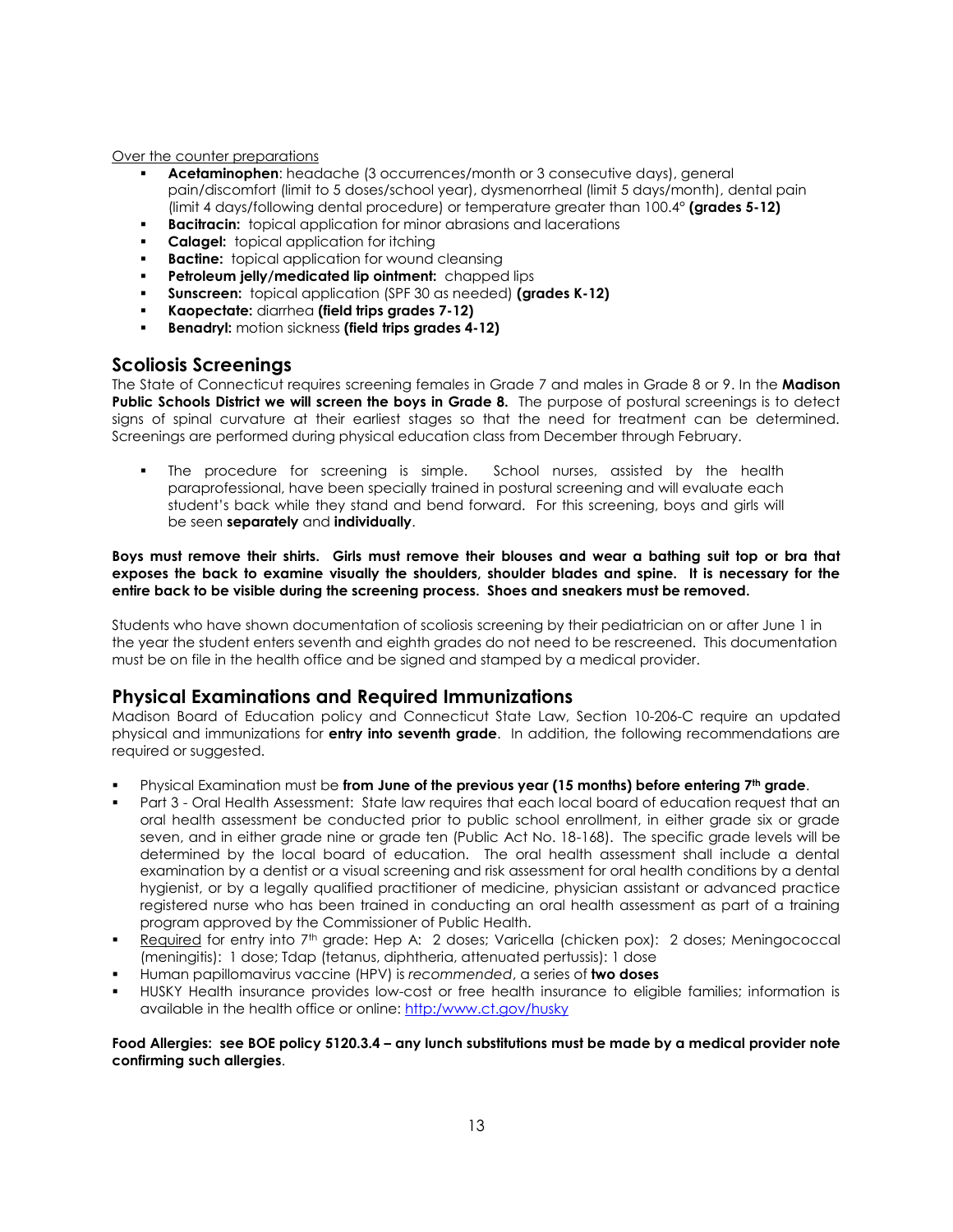<span id="page-13-0"></span>

# <span id="page-13-1"></span>**Lunch Charging**

In accordance with Board of Education Policy #3542 (which may be viewed on the District website), the District strongly discourages the charging of meals, but understands that an occasional emergency may occur. In the event a student has no money, or their account balance is insufficient, the student will be allowed to charge up to two (2) reimbursable meals. No snack or a-la-carte items shall be charged. Parents shall be notified of any negative balance and asked for prompt payment. Once a student has reached their charging limit (the value of two reimbursable meals), they will be offered an alternate meal. The District shall determine the alternate meal to be offered.

# <span id="page-13-2"></span>**Students and Media Coverage**

We are very proud of the impressive accomplishments of our Madison Public Schools' students and enjoy sharing our pride in the media and on our website. If you do **not** want your child photographed or videotaped for public relations and / or promotional reasons, please complete the Media Coverage Refusal electronic form on the Madison Public Schools website in the Back to School Information section and return it to the Office of the Superintendent via e-mail or U.S. Mail on or before October 1.

# <span id="page-13-3"></span>**Pest Management / Pesticide Application**

Board of Education Policy #7120 on the use of pesticides in school buildings and on school grounds is a common sense approach rather than routine application. Personnel licensed by the State of Connecticut will apply all pesticides and no pesticides will be applied when school is in session except in emergency situations. Any parent, guardian, or school staff member may register for notice of pesticide application. To register for notice of pesticide application, please go to the Madison Public Schools website in the Back to School Information section, complete the Pesticide Notification Registration electronic form and return it to the Office of the Superintendent via e-mail or U.S. Mail. The Central Office, Facilities Department and each school maintains a registry of persons requesting notification. Such notice will include the name of the active ingredient of the applied pesticide, the date of the application on the school property, and the name of the person who may be contacted for further information. Notification will be made by either telephone or by e-mail. A record of each pesticide application will be kept in the Facilities Department and the custodian's office.

# <span id="page-13-4"></span>**Asbestos Management Program**

An Asbestos Management Program exists to guarantee that asbestos-containing materials are maintained in a condition in which they do not pose a health hazard. As part of this program, these materials are periodically inspected. Anyone wishing to know more about the Asbestos Management Program or the asbestos-containing materials found in the Madison Public Schools may request to read the Asbestos Management Plan which is on file in the School Facilities Office (203-245-6470).

# <span id="page-13-5"></span>**Release of Directory Information to Military Recruiters: (DHHS Students Only)**

The No Child Left Behind Act of 2001 and the National Defense Authorization Act of 2002 require the Madison Public Schools to provide, upon a request made by military recruiters or an institution of higher education, access to secondary school students' names, addresses, and telephone listings. However, a parent or guardian of a secondary school student or the student themselves, if they have reached the age of majority ("eligible student") may object to the release this information. Parents, guardians and students who have reached the age of majority who do not want the student's name, address, and telephone number released to military recruiters has the right to request in writing that this information **not** be released. If you do **not** want this information released, please complete the Military Recruiters electronic form on the Madison Public Schools website in the Back to School Information section, and return it to the Office of the Superintendent via e-mail or U.S. Mail.

# <span id="page-13-6"></span>**Code of Code Conduct**

The Madison Public Schools' Student Code of Conduct is approved annually by the Board of Education. The Code of Conduct can be accessed on the homepage of the Madison Public Schools website in the Back to School Information section and / or on individual school homepages. We ask that you review this information with your child / children.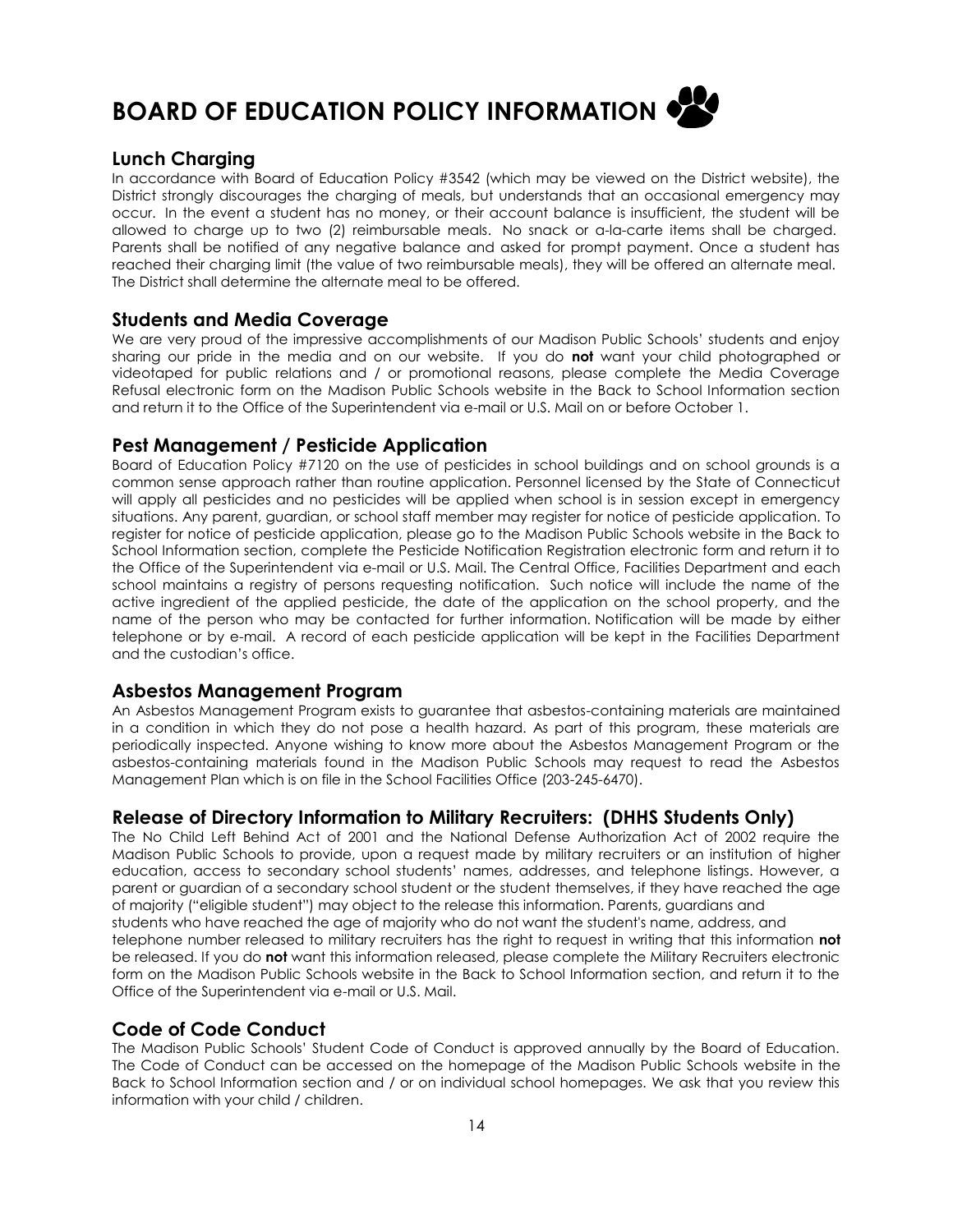# <span id="page-14-0"></span>**Safe School Climate Plan**

The Madison Board of Education and all school boards in Connecticut have revised the policy on bullying to reflect the expanded definition of bullying as required by Public Act No. 11-232 – An Act Concerning the Strengthening of School Bullying Laws, which went into effect on July 1, 2011. In addition to revising the policy on bullying (Policy #5090.3.6.1.1) which is located on the district's website under the Board of Education heading, the law required school districts to develop, implement, and submit to the State Department of Education a safe school climate plan on or before January 2012. In response to Public Act No 11-232, the Madison Public Schools codified the many programs and practices that have been in place in our schools into an official district safe schools climate plan. This new legislation supports and reinforces our school district and community commitment to provide our students with a safe, caring, and successful school experience. The Safe School Climate Plan is posted on the district and school websites.

# <span id="page-14-1"></span>**Non-Discrimination Policy**

It is the policy of the Madison Board of Education not to discriminate on the basis of race, sex, color, religious creed, age, physical disability (in accordance with Section 504 of the Rehabilitation Act of 1973) and national origin ancestry, marital status or other provisions stated in accordance with Title IX of the 1972 Education Amendments, in any of its educational programs activities or employment policies. The Madison Board of Education is an equal opportunity/ affirmative action employer. Any person wishing to resolve a complaint should contact the Coordinator of Title VI, Title IX, and Section 504, Director of Student Services at the Madison Board of Education, P.O. Drawer 71, 10 Campus Drive, Madison, CT 06443 or telephone (203) 245-6300. The Madison Board of Education is an equal opportunity/ affirmative action employer. Any person wishing to resolve a complaint should contact the Coordinator of Title IX, at the Madison Board of Education, P.O. Drawer 71, 10 Campus Drive, Madison, CT 06443 or telephone (203) 245-6300.

# <span id="page-14-2"></span>**Grievance Procedure for Title VI, Title IX and Section 504**

The Assistant Superintendent is the Coordinator for Title VI and Title IX. The Director of Special Education and Student Services is the Coordinator for Section 504. Any Student or employee of the Madison Board of Education, who feels they have been discriminated against on the basis of race, color, national origin, age, sex, or handicap, may contact such coordinator at any time there be a complaint. The coordinators are located in the Board of Education offices. If the coordinator of Title VI and Title IX is unable to resolve the complaint, the grievance will be taken to mediation. The mediation committee consists of the coordinator and three members of the Title IX Committee who will work within the law and with fairness to find facts and resolve the issue. The final level for the grievance will be with the Superintendent of Schools and the Board of Education. Any individual who feels he or she has been discriminated against in violation of Section 504 should immediately contact the Director of Special Education and Student Services. Additionally, such individual may file a complaint with the Boston Regional Office of the Office of Civil Rights at: Office for Civil Rights/ED 8th Floor

5 Post Office Square, Suite 900 Boston, MA 02109-3921

# <span id="page-14-3"></span>**Public School Choice in Connecticut**

Parents and students are encouraged to explore other educational opportunities that are offered in the school district locally and regionally. These options may include magnet, charter, lighthouse, and vocational-technical schools, Open Choice and interdistrict programs, and vocational agriculture centers. Contact the school counseling office for further information on these School Choice options.